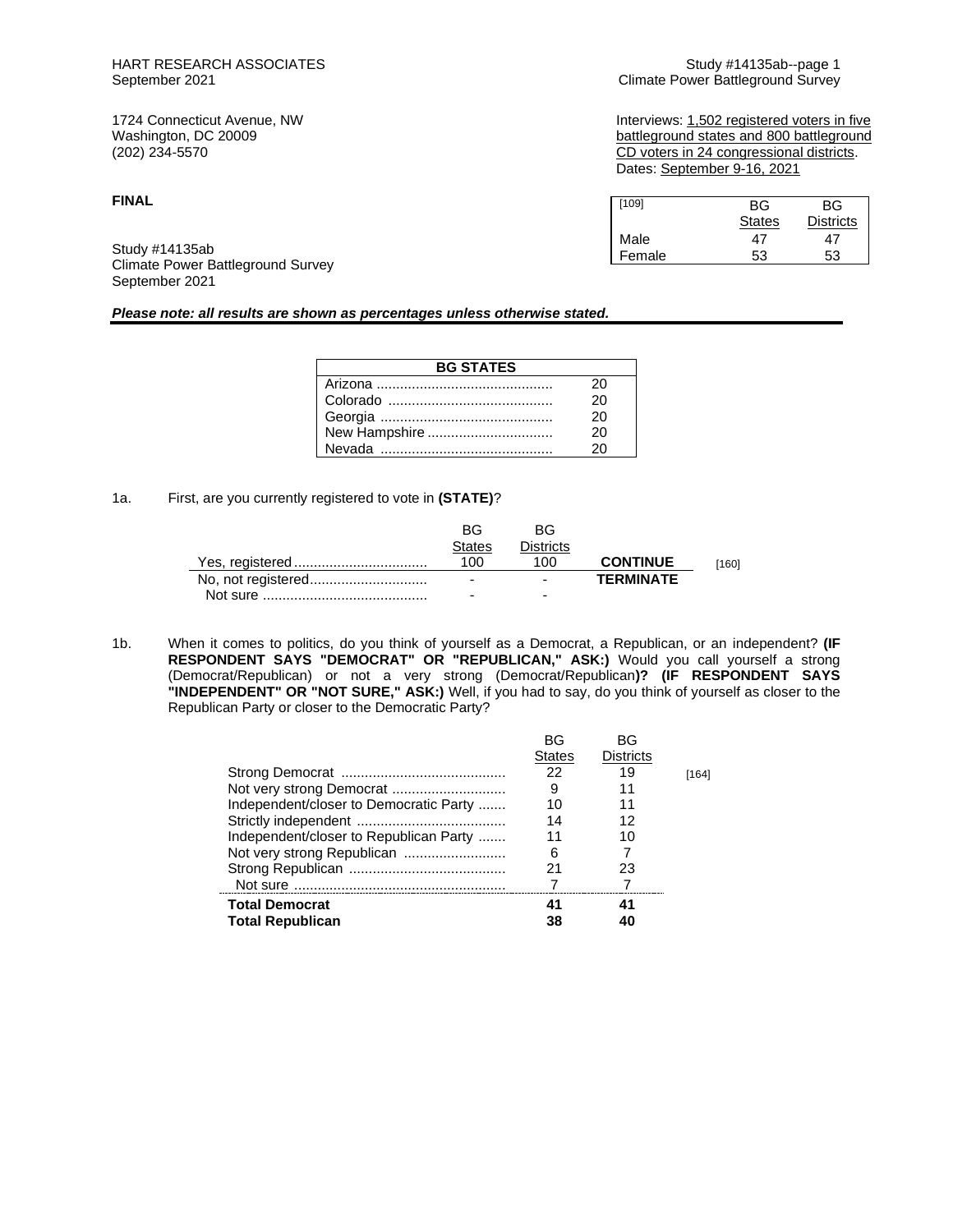1c. Just to make sure we have a representative sample, in what year were you born?

|                  | BG            | BG               |       |
|------------------|---------------|------------------|-------|
|                  | <b>States</b> | <b>Districts</b> |       |
|                  |               | 8                | [478] |
|                  |               |                  |       |
|                  | 8             | հ                |       |
|                  | 8             | 9                |       |
|                  | 9             | 9                |       |
|                  | 6             |                  |       |
|                  | 8             |                  |       |
|                  | 9             | 9                |       |
|                  | 12            | ิค               |       |
|                  | 5             |                  |       |
|                  | 6             | 5                |       |
| 75 and older     | 12            | 12               |       |
| Not sure/refused | 2             |                  |       |
|                  |               |                  |       |

1d. For statistical purposes only, would you please tell me whether you are of Hispanic, Latino, or Spanish origin? **(IF RESPONDENT SAYS "NO, NOT HISPANIC" OR "NOT SURE," ASK:)** And to ensure that we have a representative sample, what is your race--white, Black or African American, Asian, or something else?

|                         | BG.           | вG               |       |
|-------------------------|---------------|------------------|-------|
|                         | <b>States</b> | <b>Districts</b> |       |
|                         | 72            | 78               | [173] |
| Black/African American  |               |                  |       |
|                         |               |                  |       |
|                         |               |                  |       |
| Hispanic/Latino/Spanish |               |                  |       |
|                         |               |                  |       |

2. How much attention have you been paying to the news about extreme temperatures, wildfires, hurricanes, and flooding in different parts of the country?

|                         | RG.           | RG               |       |
|-------------------------|---------------|------------------|-------|
|                         | <b>States</b> | <b>Districts</b> |       |
|                         | 48            | 50               | [179] |
|                         | 33            | .31              |       |
|                         | 13            | 12               |       |
|                         | 6             |                  |       |
|                         |               |                  |       |
| <b>Total A Lot/Some</b> |               |                  |       |

3. Do you think the situation with extreme temperatures, wildfires, hurricanes and flooding is ...? **(READ LIST.)**

|                                               | BG     | ВG        |       |
|-----------------------------------------------|--------|-----------|-------|
|                                               | States | Districts |       |
| Happening because of climate change           | 47     | 49        | [180] |
| Happening because of natural weather patterns | 32     | 32        |       |
|                                               | 14     |           |       |
|                                               |        |           |       |
| <b>Total Climate Change</b>                   | к.     |           |       |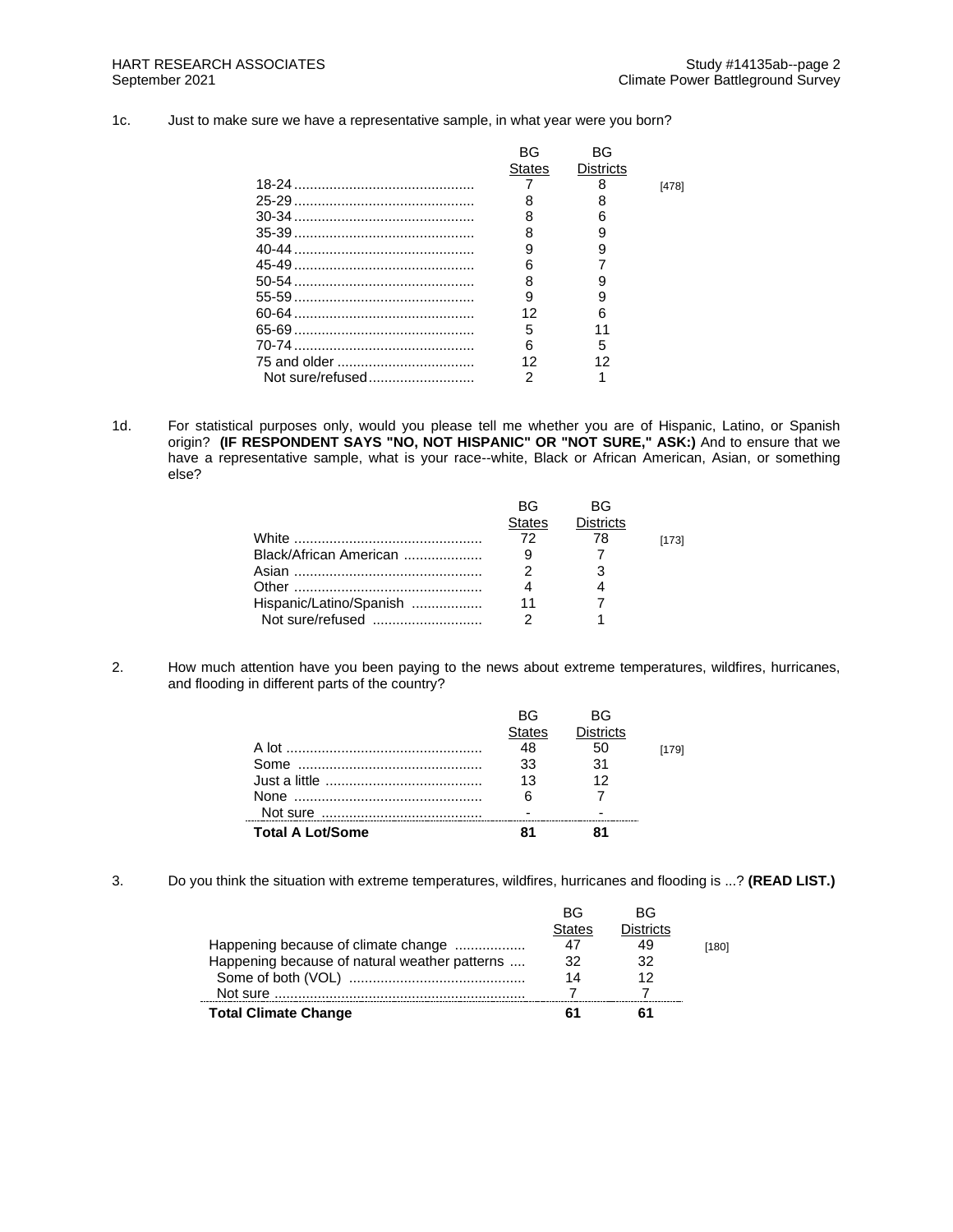4ab. Do you think taking action to deal with climate change should or should not be an important priority for the president and Congress this year? **(IF RESPONDENT SAYS "SHOULD BE A PRIORITY,"ASK:)** Do you feel strongly or not so strongly that taking action on climate change should be a priority?

|                                            | ВG            | ВG               |       |
|--------------------------------------------|---------------|------------------|-------|
|                                            | <b>States</b> | <b>Districts</b> |       |
| Should be a priority--feel strongly        | 52            | 55               | [210] |
| Should be a priority--do not feel strongly |               | 8                |       |
|                                            | 34            | 31               |       |
|                                            | 5             |                  |       |
| <b>Total Should Be A Priority</b>          |               | 63               |       |

5ab. Congress is considering legislation to address several needs facing the country. It would lower the cost of prescriptions and make health insurance more affordable. It would increase access to affordable home care services for the elderly, as well as increasing access to affordable child care and paid medical leave.

This legislation would take action on climate change by expanding the use of clean energy like wind and solar power and increasing energy efficiency. It will also expand Medicare to cover dental, hearing, and vision care for seniors.

This legislation, called the Build Back Better Act, would cost three-point-five trillion dollars spread out over ten years and would mostly be paid for by raising taxes on corporations and the wealthy. It would not raise taxes on anyone earning less than four hundred thousand dollars a year, and many families would have their taxes cut.

Do you support or oppose this legislation? **(IF RESPONDENT SAYS "SUPPORT" OR "OPPOSE," ASK:)** Do you strongly (SUPPORT/OPPOSE) or somewhat (SUPPORT/OPPOSE) this legislation?

|                                             | ВG<br><b>States</b> | ВG<br><b>Districts</b> |       |
|---------------------------------------------|---------------------|------------------------|-------|
| Strongly support                            | 43                  | 43                     | [213] |
| Somewhat support                            | 16                  | 15                     |       |
| Somewhat oppose                             |                     | 8                      |       |
| Strongly oppose                             | 27                  | 26                     |       |
|                                             |                     | 8                      |       |
| <b>Total Support</b><br><b>Total Oppose</b> | 59<br>34            | 58<br>34               |       |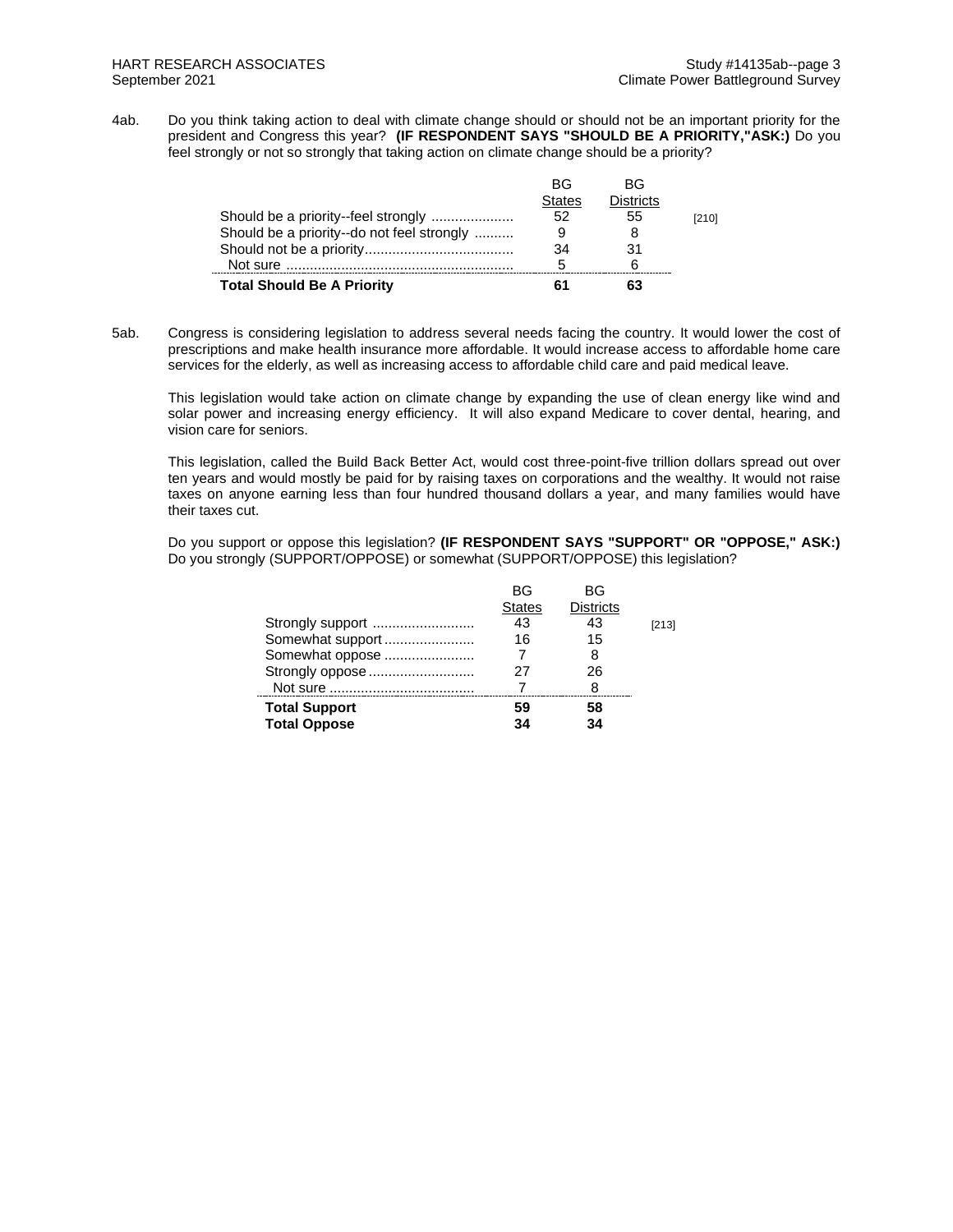6. Now I am going to read to you some specific parts of this legislation. For each one, please tell me whether you feel very favorable, somewhat favorable, somewhat unfavorable, or very unfavorable toward that part.

#### *THIS TABLE HAS BEEN RANKED BY THE PERCENTAGE OF BATLLEGROUND STATES WHO SAY VERY OR SOMEWHAT FAVORABLE*

|                                                                                                                                                                                  | <b>Total</b><br>Favor-<br>able | <b>Total</b><br>Un-<br>favor-<br>able | Very<br>Favor-<br>able | Some-<br>what<br>Favor-<br>able | Some-<br>what<br>Unfavor-<br>able | Very<br>Unfavor-<br>able | Not<br>Sure    |         |
|----------------------------------------------------------------------------------------------------------------------------------------------------------------------------------|--------------------------------|---------------------------------------|------------------------|---------------------------------|-----------------------------------|--------------------------|----------------|---------|
| Modernizing schools and other public<br>buildings to make them more energy<br>efficient, and providing incentives to<br>improve the energy efficiency of homes<br>and businesses |                                |                                       |                        |                                 |                                   |                          |                | $[214]$ |
|                                                                                                                                                                                  | 79                             | 17                                    | 50                     | 29                              | $\overline{7}$                    | 10                       | 4              |         |
|                                                                                                                                                                                  | 77                             | 20                                    | 47                     | 30                              | 8                                 | 12                       | 3              |         |
| Providing tax incentives to make clean<br>energy sources like wind and solar<br>power widely available at lower costs                                                            |                                |                                       |                        |                                 |                                   |                          |                | $[217]$ |
|                                                                                                                                                                                  | 75                             | 22                                    | 48                     | 27                              | 8                                 | 14                       | 3              |         |
|                                                                                                                                                                                  | 75                             | 22                                    | 46                     | 29                              | 9                                 | 13                       | 3              |         |
| Rewarding electric utilities that generate<br>more electricity every year from clean<br>energy sources, like wind and solar                                                      |                                |                                       |                        |                                 |                                   |                          |                | $[216]$ |
|                                                                                                                                                                                  | 74                             | 21                                    | 45                     | 29                              | 9                                 | 12 <sup>2</sup>          | 5              |         |
|                                                                                                                                                                                  | 77                             | 19                                    | 45                     | 32                              | 8                                 | 11                       | 4              |         |
| Helping pay for the legislation by<br>charging fees to gas companies for the<br>pollution they create and ending<br>taxpayer subsidies for oil companies.                        |                                |                                       |                        |                                 |                                   |                          |                | $[218]$ |
|                                                                                                                                                                                  | 62                             | 29                                    | 37                     | 25                              | 11                                | 18                       | 9              |         |
|                                                                                                                                                                                  | 62                             | 31                                    | 40                     | 22                              | 13                                | 18                       | 7              |         |
| Increasing tax credits to make electric<br>vehicles more affordable for the average<br>person                                                                                    |                                |                                       |                        |                                 |                                   |                          |                | $[215]$ |
|                                                                                                                                                                                  | 62                             | 34                                    | 36                     | 26                              | $12 \overline{ }$                 | 22                       | 4              |         |
| Battleground Districts                                                                                                                                                           | 59                             | 34                                    | 33                     | 26                              | 12                                | 22                       | $\overline{7}$ |         |

7. As you just heard, this legislation would expand the development and use of clean energy sources like solar and wind power. Does this make you much more likely, somewhat more likely, somewhat less likely, or much less likely to support this legislation, or does it not make a difference to you either way?

| BG            | BG               |       |
|---------------|------------------|-------|
| <b>States</b> | <b>Districts</b> |       |
| 29            | 26               | [219] |
| 20            | 21               |       |
| 5             | 5                |       |
| 12            | 12               |       |
| 32            | 35               |       |
| 2             |                  |       |
| 49            | 47               |       |
| 17            | 17               |       |
|               |                  |       |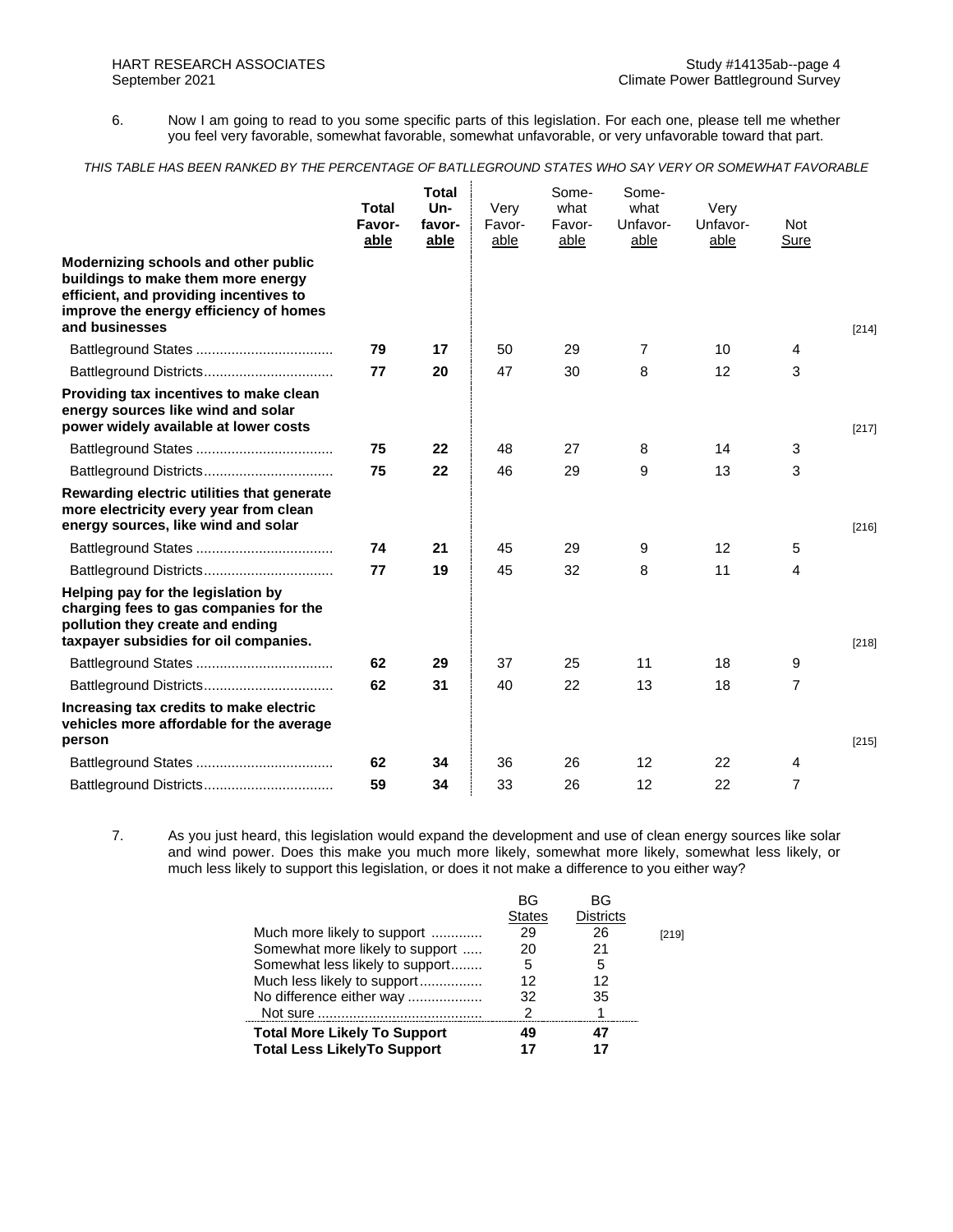8ab. Based on what you have heard, would you want your (senators/representative in Congress) to vote in favor of or to vote against this legislation? **(IF RESPONDENT SAYS "NOT SURE," ASK:)** Well, based on what you know, would you lean toward wanting your (senators/representative in Congress) ) to vote in favor or voting against this legislation?

|                            | ВG            | ВG               |       |
|----------------------------|---------------|------------------|-------|
|                            | <b>States</b> | <b>Districts</b> |       |
|                            | 60            | 58               | [222] |
| Vote in favor (lean)       |               |                  |       |
|                            | 33            | 33               |       |
| Vote against (lean)        |               |                  |       |
|                            | 5             |                  |       |
| <b>Total Vote In Favor</b> | 61            | 59               |       |
| <b>Total Vote Against</b>  | 34            | 34               |       |

9. I'm going to read you a few short statements in support of the legislation we've been discussing. After each one, please tell me whether you think this is a very convincing, somewhat convincing, not that convincing, or not at all convincing reason for Congress to pass this legislation.

*THIS TABLE HAS BEEN RANKED BY THE PERCENTAGE OF BATTLEGROUND STATES WHO SAY VERY OR SOMEWHAT CONVINCING*

|                                                                                                                                                                 | Total<br>Con-<br>vincing | Verv<br>Con-<br>vincing | Some-<br>what<br>Con-<br>vincing | <b>Not</b><br>That<br>Con-<br>vincing | <b>Not</b><br>Con-<br>vincing<br>At All | <b>Not</b><br>Sure |         |
|-----------------------------------------------------------------------------------------------------------------------------------------------------------------|--------------------------|-------------------------|----------------------------------|---------------------------------------|-----------------------------------------|--------------------|---------|
| It will protect Americans' health by cutting<br>dangerous and toxic pollution in our air and water                                                              |                          |                         |                                  |                                       |                                         |                    | $[226]$ |
|                                                                                                                                                                 | 66                       | 39                      | 27                               | 8                                     | 24                                      | $\overline{2}$     |         |
|                                                                                                                                                                 | 64                       | 36                      | 28                               | 12                                    | 22                                      | $\overline{2}$     |         |
| It will create millions of good-paying clean energy<br>jobs in fast-growing industries like wind and solar<br>and help get our economy back on track            |                          |                         |                                  |                                       |                                         |                    | $[223]$ |
|                                                                                                                                                                 | 65                       | 37                      | 28                               | 9                                     | 24                                      | 2                  |         |
|                                                                                                                                                                 | 64                       | 35                      | 29                               | 10                                    | 24                                      | $\overline{2}$     |         |
| It will lower utility bills and energy costs, making<br>life more affordable for middle-class and working<br>families                                           |                          |                         |                                  |                                       |                                         |                    | $[224]$ |
|                                                                                                                                                                 | 64                       | 37                      | 27                               | 9                                     | 24                                      | 3                  |         |
|                                                                                                                                                                 | 64                       | 35                      | 29                               | 11                                    | 23                                      | $\overline{2}$     |         |
| It will help deal with the threat of climate change<br>that is making severe wildfires, droughts,<br>hurricanes, and floods across the country so<br>much worse |                          |                         |                                  |                                       |                                         |                    | $[225]$ |
|                                                                                                                                                                 | 55                       | 31                      | 24                               | 11                                    | 30                                      | 4                  |         |
|                                                                                                                                                                 | 55                       | 31                      | 24                               | 12                                    | 30                                      | 3                  |         |

10. If your member of Congress voted AGAINST this legislation, would you be more or less likely to support them for re-election, or would it not matter to you either way?

|                       | RG.           | <b>RG</b> |       |
|-----------------------|---------------|-----------|-------|
|                       | <b>States</b> | Districts |       |
|                       | 23            | 23        | [227] |
|                       | 39            | 40        |       |
| Not matter either way | -33           | 33        |       |
|                       | Б,            |           |       |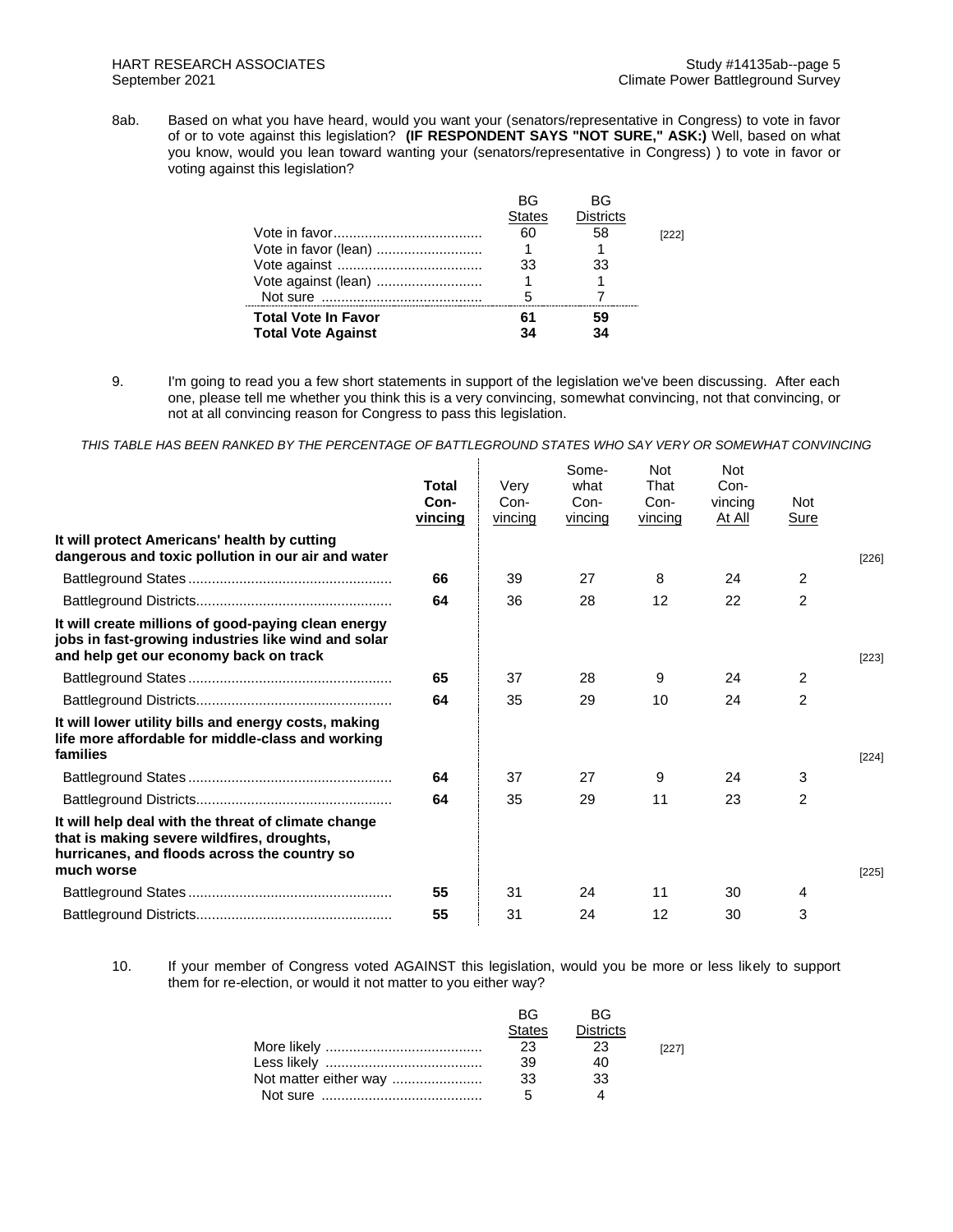11a. No Republicans in Congress support the legislation we have been discussing. Does knowing this make you more favorable or less favorable toward **Republicans in Congress**, or does it not make a difference to you either way? \*

|                | RG.    | <b>BG</b>        |       |
|----------------|--------|------------------|-------|
|                | States | <b>Districts</b> |       |
| More favorable | 24     | 24               | [228] |
| Less favorable | 36     | 35               |       |
|                | 37     | 39               |       |
|                |        |                  |       |

\* Asked of one-half the respondents (FORM A).

11b. No Republicans in Congress support the legislation we have been discussing. Does knowing this make you more favorable or less favorable toward **this legislation**, or does it not make a difference to you either way?\*\*

| RG.<br>States | RG.<br><b>Districts</b> |  |
|---------------|-------------------------|--|
| 20            | 19                      |  |
| 15            | 14                      |  |
| 61            | 64                      |  |
|               |                         |  |

\*\* Asked of one-half the respondents (FORM B).

12. (Some/Other) people say Congress should spend MORE on this legislation so that it does more to address important problems and provide more help to working families, even if this means increasing the cost of the legislation.

(Some/Other) people say Congress should spend LESS on this legislation to save money, even if this means doing less to address important problems and providing less help to working families.

In your opinion should Congress spend more on this legislation, spend less on this legislation, or keep the cost of the legislation at its current proposed level? **(MORE/LESS STATEMENTS WERE ROTATED.)**

|                                            | <b>BG</b>     | <b>BG</b>        |       |
|--------------------------------------------|---------------|------------------|-------|
|                                            | <b>States</b> | <b>Districts</b> |       |
|                                            | 26            |                  | [230] |
|                                            | 34            | 38               |       |
| Keep cost at current level                 | 33            | 33               |       |
|                                            |               |                  |       |
| <b>Total Spend More/Keep Current Level</b> | 59            | 54               |       |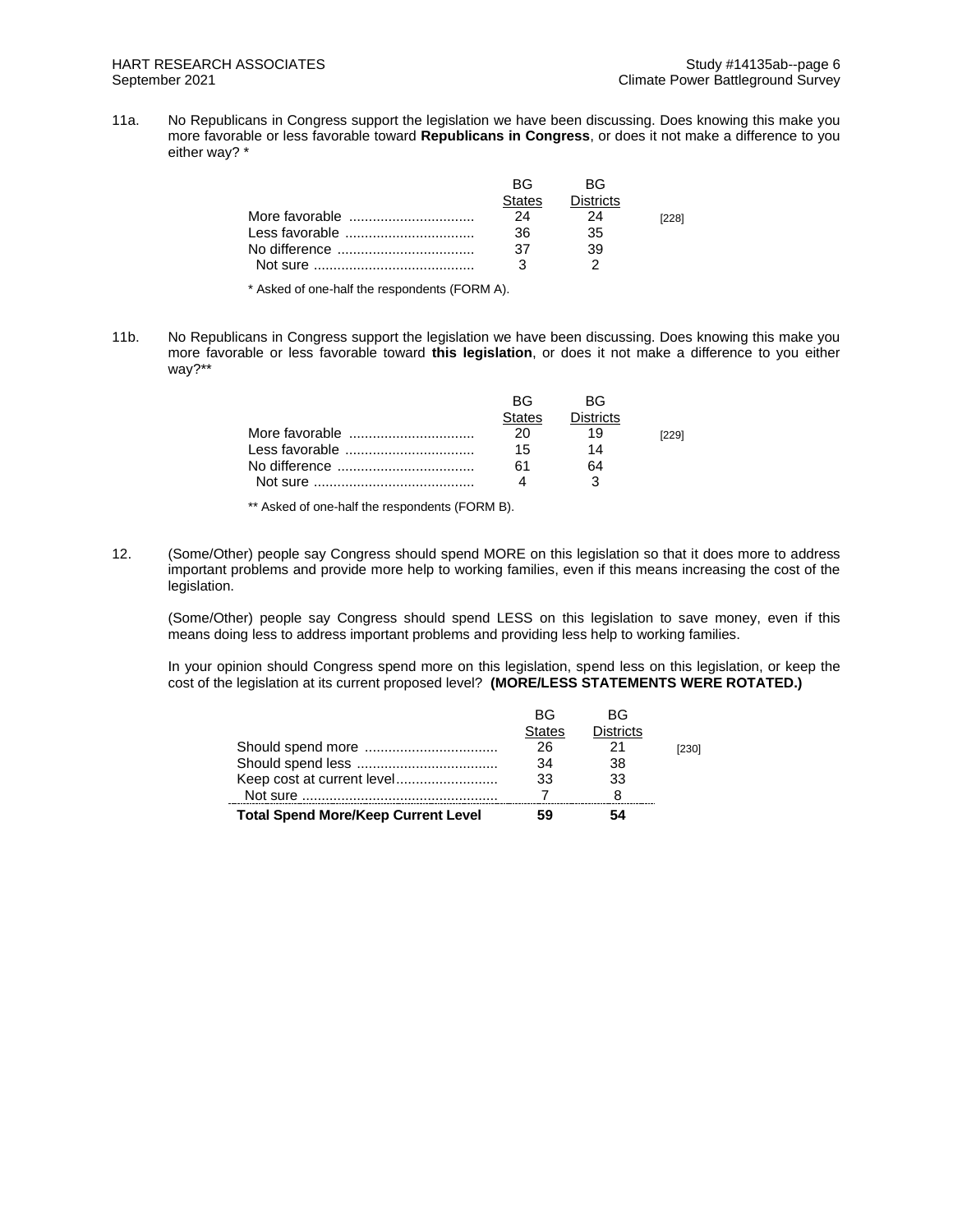# **FACTUALS: Now I am going to ask you a few questions for statistical purposes only.**

F1. What is the last grade that you completed in school?

**(IF INITIAL RESPONSE IS "NOT SURE" OR REFUSED, SAY:)** As a reminder, your answer is completely confidential and is being used for statistical purposes only. With that in mind, could you tell me the last grade of school or level of education you completed?

|                                                 | <b>BG</b>     | BG               |       |
|-------------------------------------------------|---------------|------------------|-------|
|                                                 | <b>States</b> | <b>Districts</b> |       |
|                                                 |               |                  | [231] |
|                                                 |               |                  |       |
|                                                 | 21            | 23               |       |
|                                                 | 20            | 19               |       |
|                                                 | 10            | 10               |       |
|                                                 | 23            | 26               |       |
|                                                 | 4             |                  |       |
| 2 or 3 years' postgraduate work/master's degree | 15            | 13               |       |
|                                                 |               |                  |       |
|                                                 |               |                  |       |
|                                                 |               |                  |       |

F2. Would you describe the area you live in as urban, suburban, small town, or rural?

**(IF INITIAL RESPONSE IS "NOT SURE" OR REFUSED, SAY:)** As a reminder, your answer is completely confidential and is being used for statistical purposes only.

| RG —   | RG.              |       |
|--------|------------------|-------|
| States | <b>Districts</b> |       |
| 24     | 16               | [233] |
| 34     | 48               |       |
| 21     | 20               |       |
| 18     | 14               |       |
|        |                  |       |

F3. Thinking about your general approach to issues, do you consider yourself to be very conservative, somewhat conservative, middle of the road, somewhat liberal, or very liberal?

**(IF INITIAL RESPONSE IS "NOT SURE" OR REFUSED, SAY:)** As a reminder, your answer is completely confidential and is being used for statistical purposes only.

|                           | BG            | ВG               |       |
|---------------------------|---------------|------------------|-------|
|                           | <b>States</b> | <b>Districts</b> |       |
|                           | 19            | 17               | [234] |
| Somewhat conservative     | 20            | 25               |       |
|                           | 31            | 29               |       |
|                           | 15            | 15               |       |
|                           | 12            | 11               |       |
|                           | 3             | 3                |       |
| <b>Total Conservative</b> | 39            | 42               |       |
| <b>Total Liberal</b>      | 27            | 26               |       |